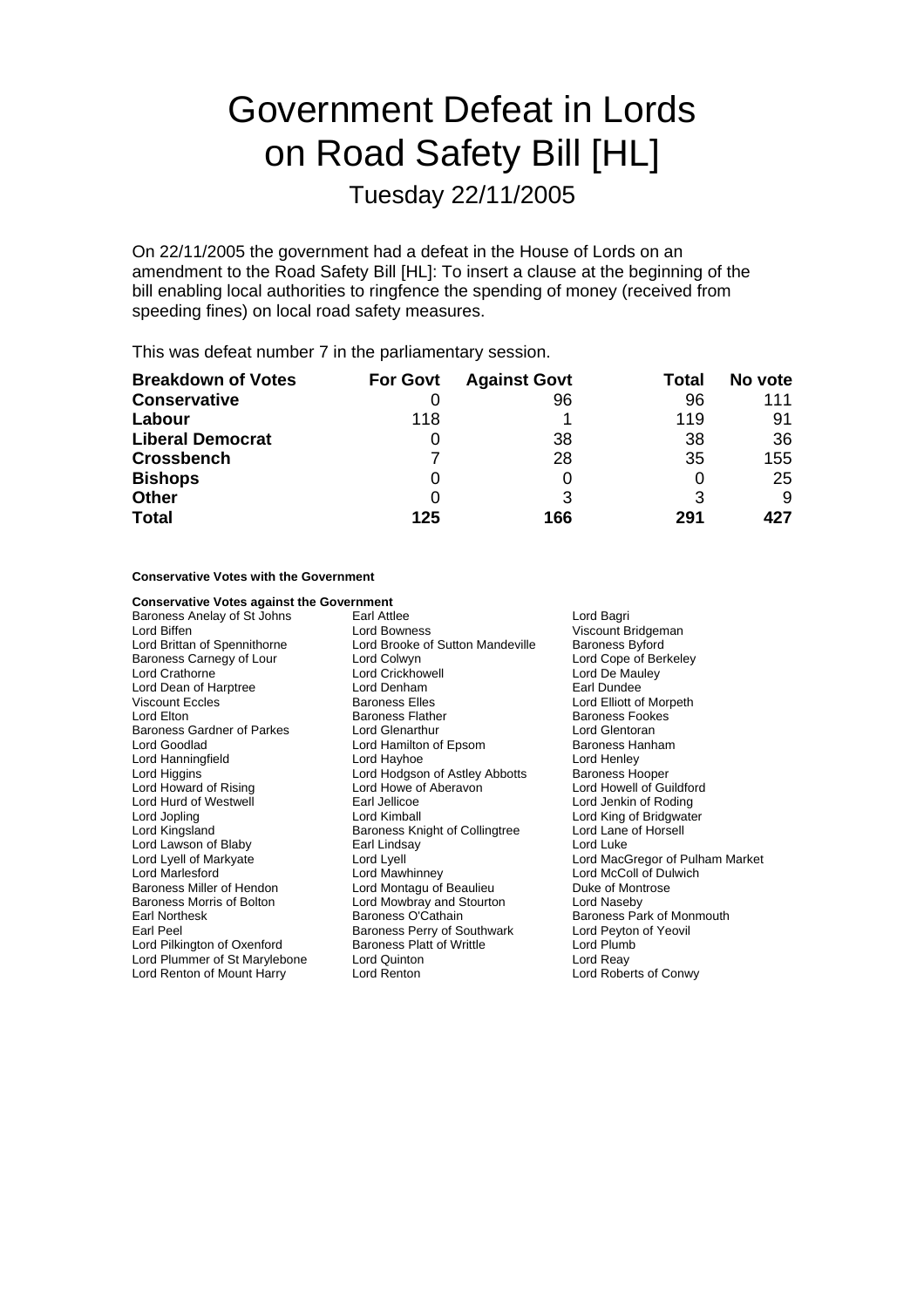Lord Sanderson of Bowden Baroness Seccombe Earl Selborne<br>
Lord Selsdon Baroness Sharples Early Research Lord Shaw of I Lord Selsdon **Baroness Sharples** Lord Shaw of Northstead Caroness Sharples Lord Shaw of Northstead<br>Baroness Shephard of Northwold Earl Shrewsbury **Lord Soulsby of Swaffhan** Lord Steinberg **Lord Swinfen**<br>
Lord Steinberg **Lord Steinberg Lord Steinberg Lord Vinson**<br>
Lord Vinson **Baroness Trumpington**<br>
Lord Vinson Viscount Ullswater Lord Vinson Lord Waddington

Baroness Wilcox

**Labour Votes with the Government**

Lord Archer of Sandwell Lord Ashley of Stoke Lord Barnett Lord Bassam of Brighton Lord Bhatta<br>Baroness Blackstone **Baroness Baroness Baroness** Lord Borrie Lord Brookman Lord Burlison Lord Burlison Lord Burlison Lord Campbell-Savours<br>Lord Carter Lord Campbell-Savours Lord Campbell-Savours Lord Carter **Lord Christopher** Communist Clarter Calton<br>
Lord Clark of Windermere Lord Clarke of Hampstead **Lord Clinton-Davis** Lord Corbett of Castle Vale Lord Desai Lord Dixon Lord Dubs Lord Elder Lord Evans of Temple Guiting Lord Evans of Parkside<br>
Lord Ealconer of Thoroton Baroness Farrington of Ribbleton Lord Faulkner of Worcester Lord Falconer of Thoroton Baroness Farrington of Ribbleton Lord Filkiner Corp.<br>1999 Lord Foster of Bishop Auckland Lord Fyfe of Fairfield **Baroness Gale** Lord Gavron<br>Baroness Gale Lord Gavron<br>Baroness Gibson of Market Rasen Baroness Golding Lord Gordon of Strathblane Baroness Gibson of Market Rasen Baroness Golding **Baroness Colding** Lord Gordon c<br>Baroness Goudie **Colline Cold Cold Cold of Brookwood** Lord Gregson Lord Grocott Lord Harris of Haringey Lord Harrison Lord Hart of Chilton **Lord Haworth** Cord Haworth Cord Baroness Hayman<br>Baroness Henig Baroness Hilton of Eggardon Lord Hogg of Cumbernauld Baroness Hollis of Heigham Lord Howie of Troon **Lord Hoyle** Lord Hoyle **Lord Hughes of Woodside**<br>
Lord Hunt of Kings Heath **Lord Lord Irvine of Lairg** Baroness Jav of Paddingto Lord Hunt of Kings Heath Lord Irvine of Lairg Baroness Jay of Paddington<br>
Lord Jones Cord King of West Bromwich Lord Kinnock<br>
Lord Jones Cord King of West Bromwich Lord Kinnock Lord Jones Lord King of West Bromwich<br>Lord Kirkhill Lord Layard Lord Lipsey **Baroness Lockwood** Lord Macdonald of Tradeston<br>Lord MacKenzie of Culkein Lord Mackenzie of Framwellgate Lord Mason of Barnsley Lord MacKenzie of Culkein Lord Mackenzie of Framwellgate Lord Mason of Barnsley<br>Baroness McDonagh Baroness McIntosh of Hudnall Lord McKenzie of Luton Lord Merlyn-Rees<br>
Lord Moonie Cord Mitchell Lord Mitchell<br>
Baroness Morgan of Drefelin Baroness Morgan of Huyton Baroness Morris of Yardley Baroness Morgan of Drefelin Baroness Morgan of Huyton Baroness Morris Morris Correct Morris Correct Baroness Mor<br>Lord Morris of Manchester Lord Morris of Aberavon Baroness Nicol Lord Morris of Manchester Lord Morris of Aberavon<br>
Lord Patel of Blackburn Lord Paul Lord Paul Lord Pendry Lord Patel of Blackburn Lord Paul Lord Paul Lord Pendry<br>
Baroness Pitkeathley Baroness Ramsay of Cartvale Lord Randall of St Budeaux Baroness Rendell of Babergh Lord Richard Lord Rosser<br>
Baroness Rendell of Babergh Lord Richard Lord Rosser<br>
Baroness Royall of Blaisdon Lord Sainsbury of Turville Baroness Scotland of Asthal Baroness Royall of Blaisdon Lord Sewel **Communist Communist Lord Sheldon**<br>
Lord Smith of Leigh **Communist Communist Communist Communist Communist Communist Communist Communist Communist Communist Communist Communist Communist Communist Communist Comm** Baroness Taylor of Bolton Lord Temple-Baroness Turner of Camden Lord Warner<br>Lord Whitty Lord White Lord Woolmer of Leeds

Lord Adonis Lord Anderson of Swansea Baroness Andrews Lord Clarke of Hampstead Lord Clinton-Davis<br>Cord Davies of Oldham Lord Davies of Coity Lord Foster of Bishop Auckland Lord Foulkes of Cumnock Lord Gould of Brookwood Lord Gregson<br>
Lord Harris of Haringey Lord Harrison Baroness Hilton of Eggardon Lord Hogg of Cumbernauld<br>
Lord Howarth of Newport Baroness Howells of St Davids Lord Layard **Lord Lea of Crondall** Baroness McIntosh of Hudnall Baroness Ramsay of Cartvale Lord Randall<br>
Lord Richard Cartvale Lord Rosser Lord Strabolgi **Lord Taylor of Blackburn**<br>
Lord Temple-Morris **Container Baroness Thornton** 

Earl Shrewsbury **Shephard Earl Shephard Earl Shephard Earl Shephard Earl Shephard Earl Shephard Earl Shephard E**<br>Baroness Trumpington

Lord Brooke of Alverthorpe Lord Tunnicliffe<br>Baroness Whitaker Lord Williams of Elvel

**Labour Votes against the Government** Lord Berkeley

#### **Liberal Democrat Votes with the Government**

**Liberal Democrat Votes against the Government** Lord Addington **Lord Avebury** Cord Avebury Cord Bradshaw<br>
Lord Dykes **Lord Exame Lord Exame Cord Exame Cord Brad** Lord Fearn Lord Dykes